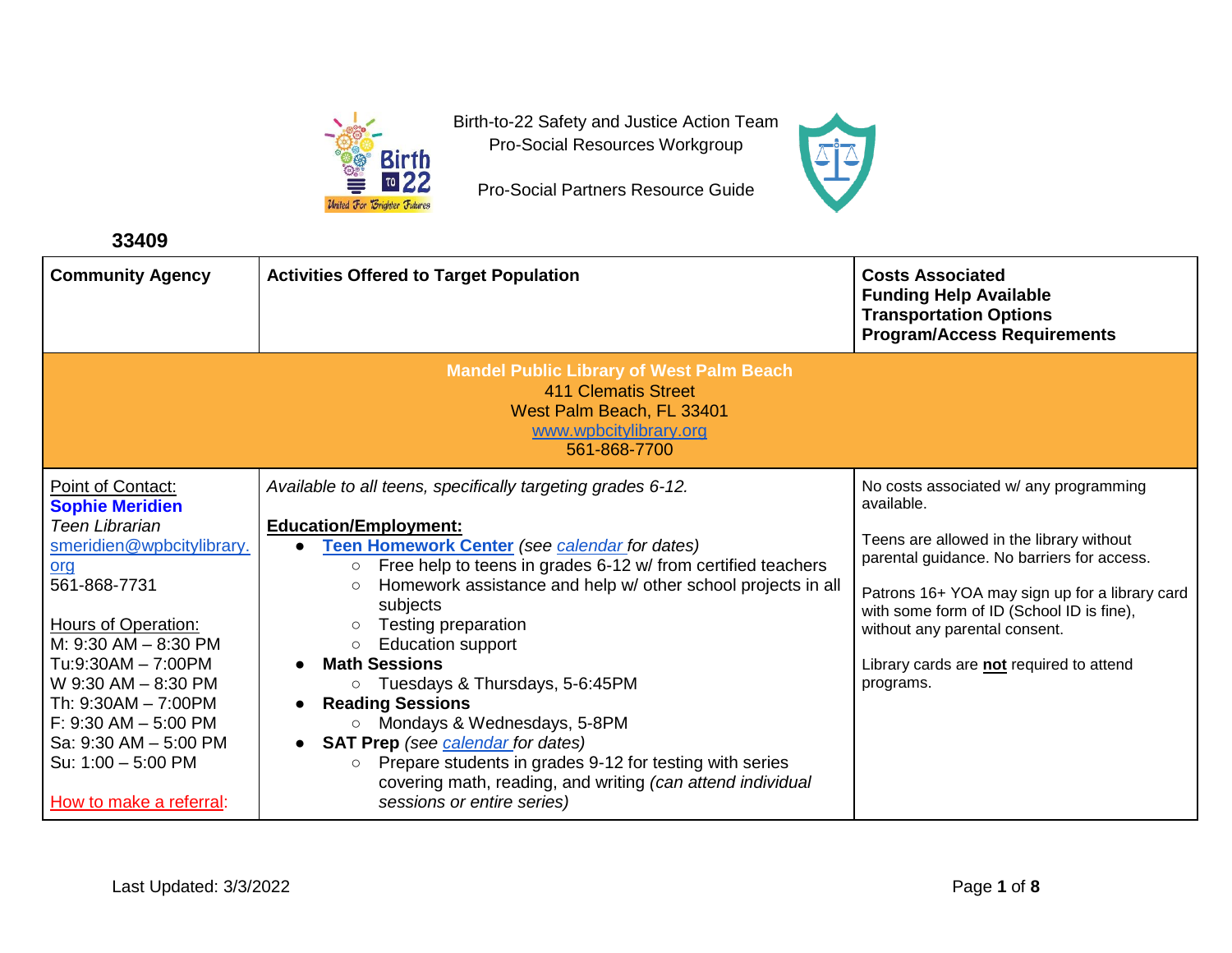| Send an email to Sophie<br>at<br>smeridien@wpbcitylibrary.<br>org. | Presented by Path to College Fellowship<br>$\circ$<br>Registration & active email address required (Registrants will<br>$\circ$<br>receive Google Meet link by email on day of each event)<br><b>Square One</b><br>Learn computer skills, job search, GED & career exam prep,<br>$\circ$<br>online school.<br><b>FAFSA Workshops</b> (see calendar for dates)<br><b>Mandel Mobile</b> (mobile library van that brings free resources to<br>community and local parks - no library card required)<br>Resources:<br>$\circ$<br>Laptops<br>п<br>Homework help<br>Job assistance<br><b>ESOL</b> tutoring<br>Wi-Fi Hotspots and access<br>$\blacksquare$<br>Available from 4-6PM:<br>$\circ$<br>Tuesdays (Bill Moss Park)<br>п<br>Wednesdays (Sullivan Park)<br>Thursdays (Fogleman Park)<br>$\blacksquare$<br>Recreation, Sports, & Wellness (see calendar for dates):<br>Trivia<br>$\bullet$<br>Video game days<br>Art classes<br>Lego Masters<br><b>Digital Studio activities</b><br>Many other fun and social events and activities that are added on a<br>regular basis! Check website for current updates: |  |
|--------------------------------------------------------------------|-------------------------------------------------------------------------------------------------------------------------------------------------------------------------------------------------------------------------------------------------------------------------------------------------------------------------------------------------------------------------------------------------------------------------------------------------------------------------------------------------------------------------------------------------------------------------------------------------------------------------------------------------------------------------------------------------------------------------------------------------------------------------------------------------------------------------------------------------------------------------------------------------------------------------------------------------------------------------------------------------------------------------------------------------------------------------------------------------------------|--|
|                                                                    | <b>Big Brothers Big Sisters of Palm Beach</b><br><b>1700 Kirk Rd</b><br>West Palm Beach, FL 33406<br>https://www.mentorbig.org/about/                                                                                                                                                                                                                                                                                                                                                                                                                                                                                                                                                                                                                                                                                                                                                                                                                                                                                                                                                                       |  |
|                                                                    | http://www.wpbcitylibrary.org<br>561-727-3450                                                                                                                                                                                                                                                                                                                                                                                                                                                                                                                                                                                                                                                                                                                                                                                                                                                                                                                                                                                                                                                               |  |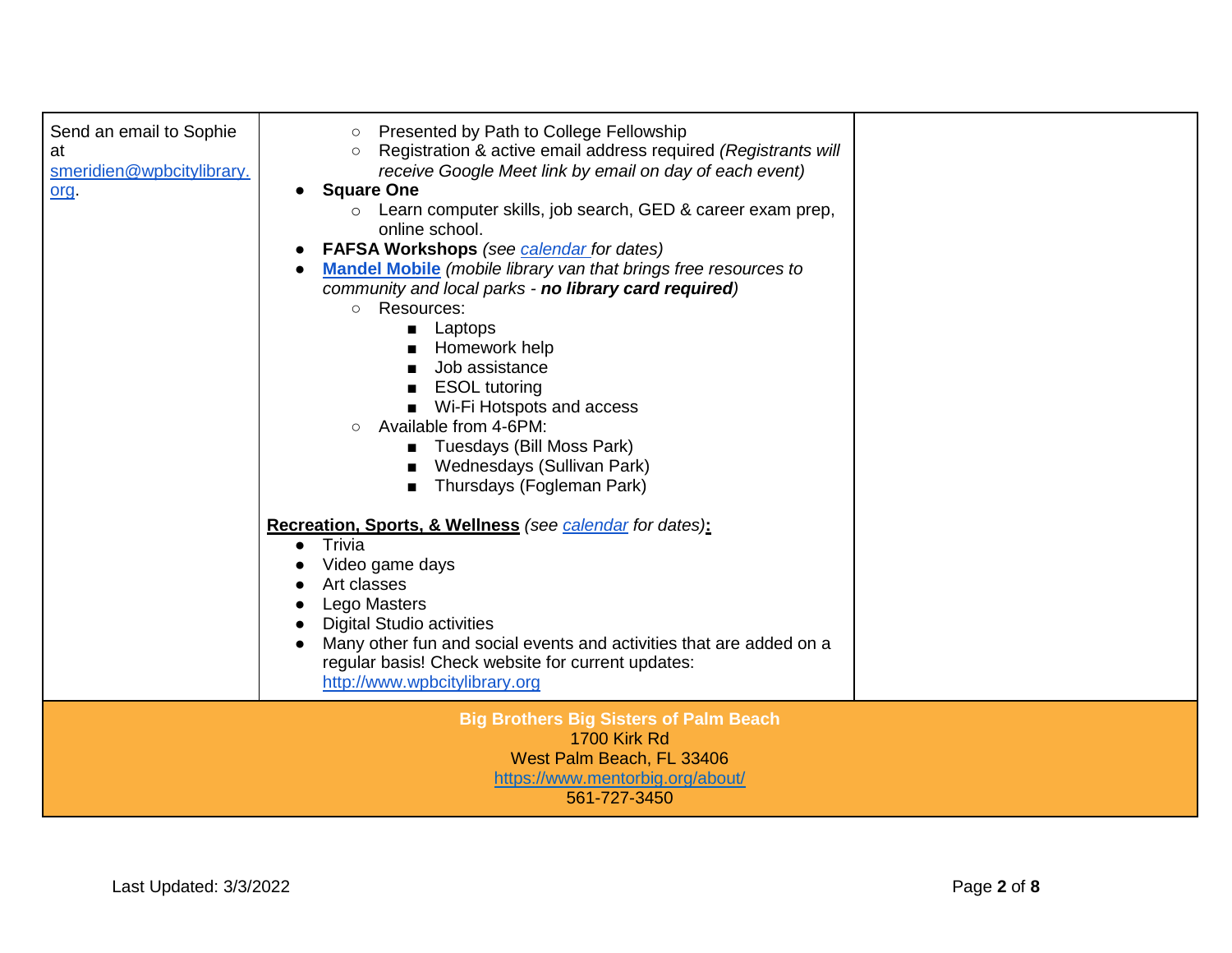| Point of Contact:<br><b>Kristine Gunn</b><br><b>Client Relations Specialist</b><br>kgunn@mentorbig.org<br>772-672-8070<br>Office Hours:<br>Monday-Friday: 8AM-5PM<br>Saturday & Sunday:<br>Closed<br>How to make a referral:<br>Sign child up here and<br>contact Kristine Gunn at<br>email listed to apply. | Available to children ages 6-18.<br><b>Personal Development &amp; Skills</b><br>One-on-one mentoring with a 'Big' who meets with child for 4<br>$\bullet$<br>hrs/month to partake in mutually agreed-upon activities (for ages 6-<br>14)<br>Work-based mentoring (for high school students)<br>$\bullet$<br>Employability, life skills, and financial literacy workshops<br>$\bullet$<br>Career exploration opportunities | Parental involvement is required in order to<br>sign youth up, approve of their 'Big' and the<br>activities, and to participate in child safety<br>training workshops.<br>Youth receives a stipend for participating in<br>school-to-work mentoring program.<br><b>Participation Criteria</b><br><b>Programs Flyer</b>                                                                                                        |  |
|--------------------------------------------------------------------------------------------------------------------------------------------------------------------------------------------------------------------------------------------------------------------------------------------------------------|---------------------------------------------------------------------------------------------------------------------------------------------------------------------------------------------------------------------------------------------------------------------------------------------------------------------------------------------------------------------------------------------------------------------------|-------------------------------------------------------------------------------------------------------------------------------------------------------------------------------------------------------------------------------------------------------------------------------------------------------------------------------------------------------------------------------------------------------------------------------|--|
| <b>Palm Beach County Youth Football League</b><br>3645 Gun Club Rd<br>West Palm Beach, FL 33406<br>https://www.pbcyfl.org/home<br>561-684-5948                                                                                                                                                               |                                                                                                                                                                                                                                                                                                                                                                                                                           |                                                                                                                                                                                                                                                                                                                                                                                                                               |  |
| Point of Contact:<br>Phone: 561-684-5948<br>Email: Admin@pbcyfl.org<br><b>Hours of Operation:</b><br>Dependent on practices,<br>games, and meetings.<br>Calendar<br>How to make a referral:<br>https://www.pbcyfl.org/con<br>tact fill out contact<br>request, call, or email.                               | Leagues only up to ages 15. Fall only.<br><b>Recreation, Sports, &amp; Wellness</b><br><b>Youth Football</b><br>$\bullet$<br>Senior Division - 12-13 year olds<br>High School Prep Division - 14-15 year olds. (boys)<br>$\circ$<br><b>Cheer Division</b><br>$\bullet$<br>Senior $-12-13$ year olds<br>$\circ$<br>High School - 14-15 year olds<br>$\circ$                                                                | These are 'travelling leagues' - transportation<br>is not provided but may be able to be<br>coordinated with other families and team<br>mates.<br>Cost for football - \$180 for early bird, \$200 for<br>regular<br>Cost for cheer - \$125<br>Scholarships and financial aid available for<br>families who qualify. Cleat donation program<br>for teens who cannot afford them.<br>Registration info (Reg. closes mid-August) |  |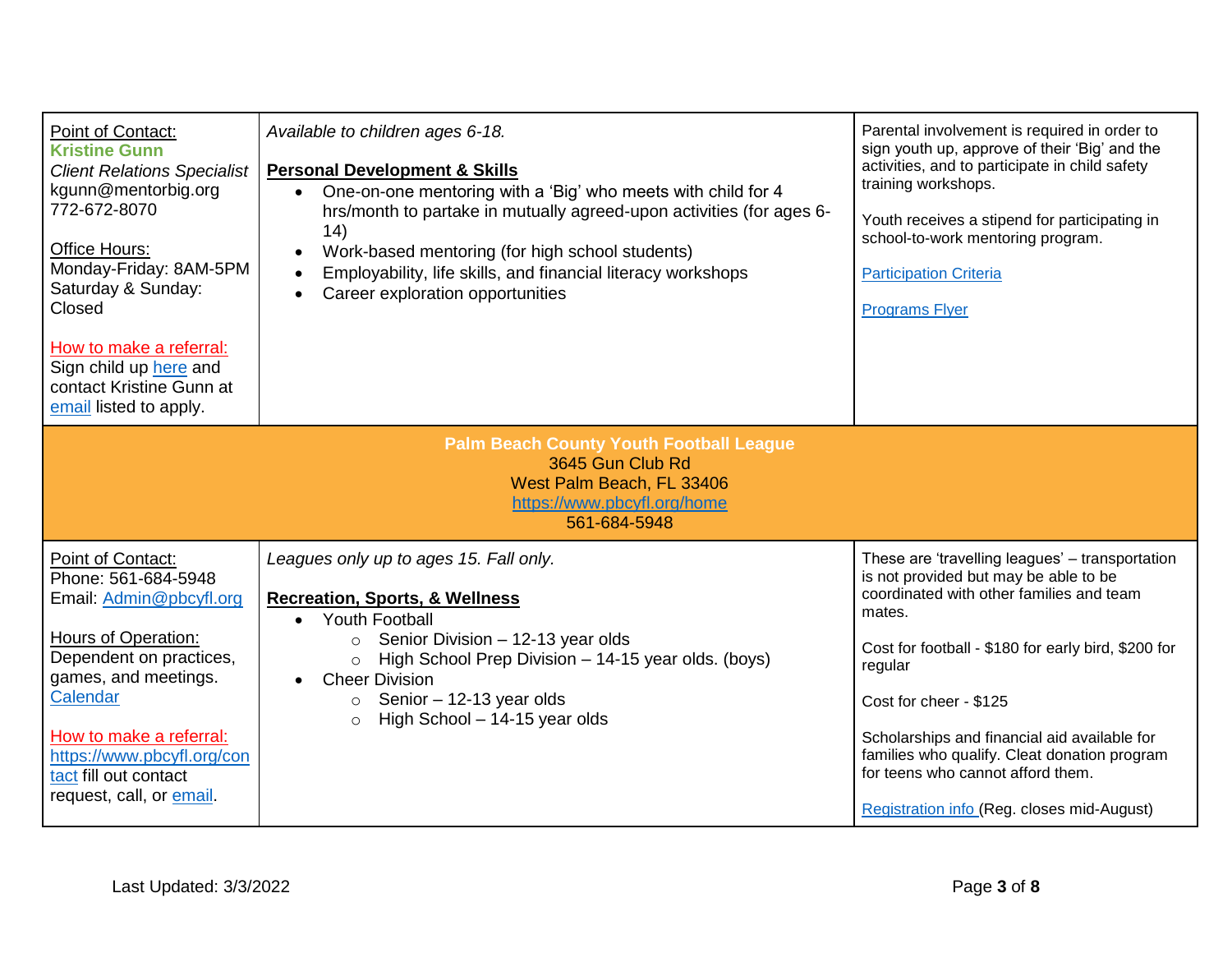|                                                                                                                                                 | <b>Palm Beach Boxing</b><br>2549 N. Military Trail<br>West Palm Beach, FL 33409<br>https://www.palmbeachboxing.com/<br>Info Hotline: 561-833-2131<br>Front Desk: 561-478-9013                                                                                                            |                                                                                                                                                                            |
|-------------------------------------------------------------------------------------------------------------------------------------------------|------------------------------------------------------------------------------------------------------------------------------------------------------------------------------------------------------------------------------------------------------------------------------------------|----------------------------------------------------------------------------------------------------------------------------------------------------------------------------|
| Point of Contact:                                                                                                                               | Programs available for all ages.                                                                                                                                                                                                                                                         | Cost varies based on program.                                                                                                                                              |
| <b>Hours of Operation:</b><br>Monday-Friday: 12PM-<br>9PM<br>Saturday & Sunday:<br>Closed                                                       | <b>Recreation, Sports, &amp; Wellness</b><br>Boxing, muay thai kickboxing, youth MMA, and competition boxing,<br>$\bullet$<br>and high interval intensity training<br>Emphasis not only on physical development but also personal<br>development - focus on respect and self-discipline. | Transportation not provided.<br>Everyone is accepted, but there is the<br>expectation that everyone will follow gym rules<br>and show respect to participants and coaches. |
| How to make a referral:<br>Call or visit website.                                                                                               |                                                                                                                                                                                                                                                                                          |                                                                                                                                                                            |
|                                                                                                                                                 | <b>Westgate Park and Recreation Center</b><br>3691 Oswego Ave.<br>West Palm Beach, FL 33409<br>https://discover.pbcgov.org/parks/Locations/Westgate.aspx<br>561-694-5455                                                                                                                 |                                                                                                                                                                            |
| Point of Contact:<br><b>Jackie Harris</b>                                                                                                       | <b>Recreation, Sports, &amp; Wellness</b><br>Indoor gymnasium (currently closed because of COVID)<br>$\bullet$                                                                                                                                                                           | Minors must be accompanied by an adult (18+)<br>in order to access inside facilities.                                                                                      |
| Hours of Operation:<br>Monday-Sunday: 9AM-<br>9PM<br><b>Program Registration</b><br>Monday-Friday: 10AM-<br>4PM<br>Saturday & Sunday:<br>Closed | Basketball courts (outdoor, lighted)<br>Game room<br>Soccer field (outdoor, lighted)<br>Fitness zone exercise area<br>Splash park                                                                                                                                                        | No transportation provided.                                                                                                                                                |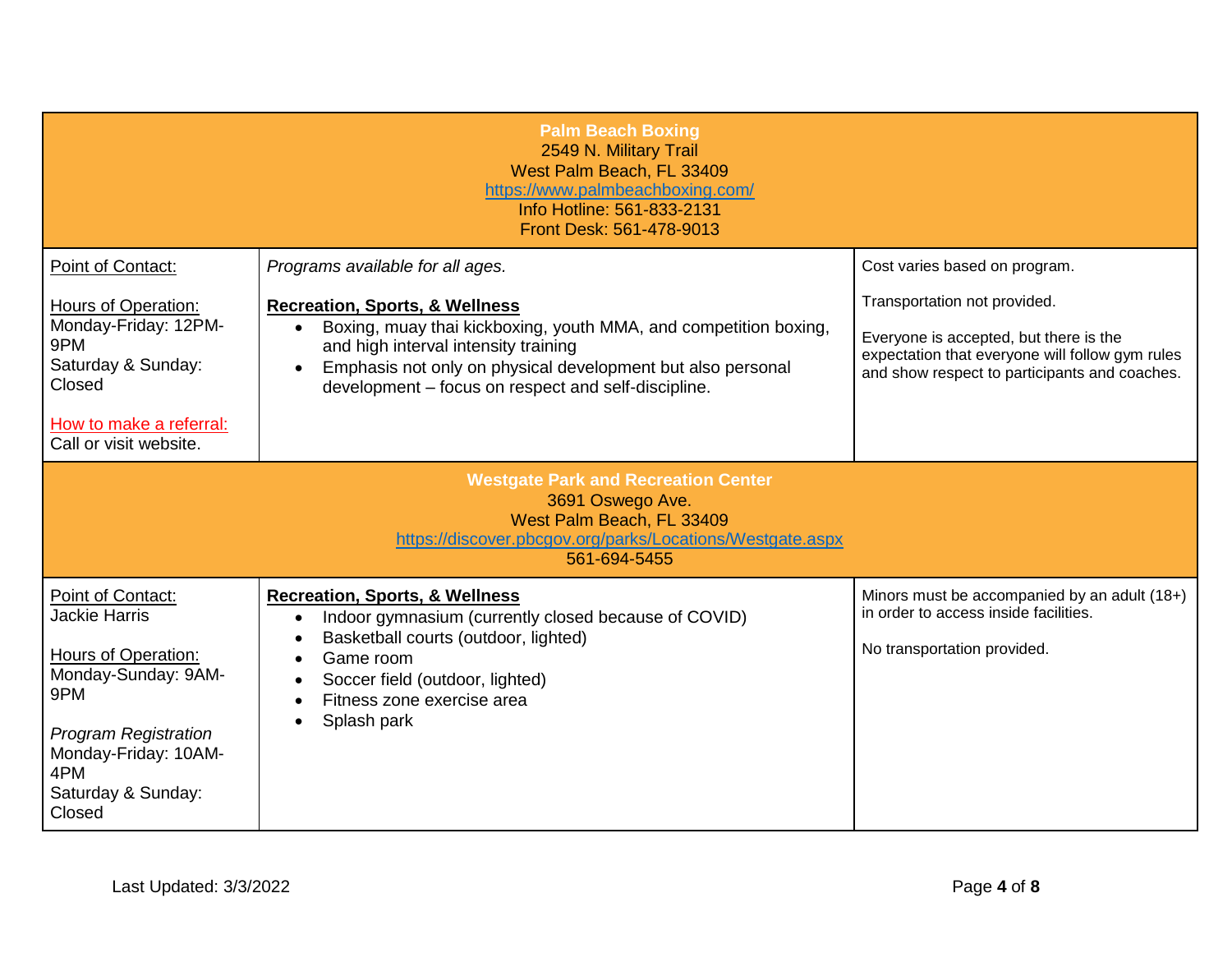| How to make a referral:<br>Call 561-694-5455.                                                                                                                                                                                                                                                                                                                                                                                                                                  |                                                                                                                                                                                                                                                                                                                                                                                                                                                                                                                                                                                            |                                                                                                                                                                                                                                                                                                                                                                                                                                                                                                                                                                                                                                               |
|--------------------------------------------------------------------------------------------------------------------------------------------------------------------------------------------------------------------------------------------------------------------------------------------------------------------------------------------------------------------------------------------------------------------------------------------------------------------------------|--------------------------------------------------------------------------------------------------------------------------------------------------------------------------------------------------------------------------------------------------------------------------------------------------------------------------------------------------------------------------------------------------------------------------------------------------------------------------------------------------------------------------------------------------------------------------------------------|-----------------------------------------------------------------------------------------------------------------------------------------------------------------------------------------------------------------------------------------------------------------------------------------------------------------------------------------------------------------------------------------------------------------------------------------------------------------------------------------------------------------------------------------------------------------------------------------------------------------------------------------------|
|                                                                                                                                                                                                                                                                                                                                                                                                                                                                                | <b>Armory Arts Center</b><br>811 Park Place<br>West Palm Beach, FL 33401<br>https://armoryart.org/<br>561-832-1776                                                                                                                                                                                                                                                                                                                                                                                                                                                                         |                                                                                                                                                                                                                                                                                                                                                                                                                                                                                                                                                                                                                                               |
| Point of Contact:<br>for general info<br><b>Dannie Matevia</b><br>Director of Education &<br>Galleries<br>Dannie.matevia@armorya<br>rt.org<br>561-660-8380<br>for Art of the Phoenix<br>program<br><b>Brian Wood</b><br>LMHC, Outreach Program<br>Teacher<br>Brian.wood@armoryart.or<br>561-304-9589<br><b>Hours of Operation:</b><br>Office hours<br>Monday-Friday: 9AM-5PM<br>Saturday: 9AM-12PM<br>Sunday: Closed<br>*Class times vary and are<br>not based on office hours | <b>Arts</b><br>6-7 week classes (once/week) available in:<br>Sewing<br>$\bullet$<br>Patternmaking<br>Clay Zen Den<br>Digital Art & Animation<br>Painting<br>Various workshops available<br>Mixed media<br>Tie-dye, sewing<br>sculpting<br>Jewelry-making<br>Ceramics<br><b>Home Education</b><br>Visual arts skills<br>$\bullet$<br>Basic safety working with tools<br>21 <sup>st</sup> century workplace skills<br>Critical thinking skills<br>$\bullet$<br>** Art of the Phoenix Program**<br>For youths 14-18 who have experienced trauma<br>Classes once/week (1.5 hours)<br>$\bullet$ | Scholarships available for summer camp<br>(applications open in March).<br>Costs vary depending on class. Typical cost ~<br>\$150-\$300 for 6-7 week session.<br>Prior registration is required.<br>Some classes available per diem if youth wants<br>to try out a class. (must call in order to register<br>per diem).<br>View classes and register here<br>Art of the Phoenix program is by referral only -<br>case manager must contact Brian Wood to<br>have youth considered for program.<br>Art of the Phoenix is FREE. Youth must<br>interview with Brian prior to acceptance into<br>program.<br>Brochure for Art of the Phoenix here |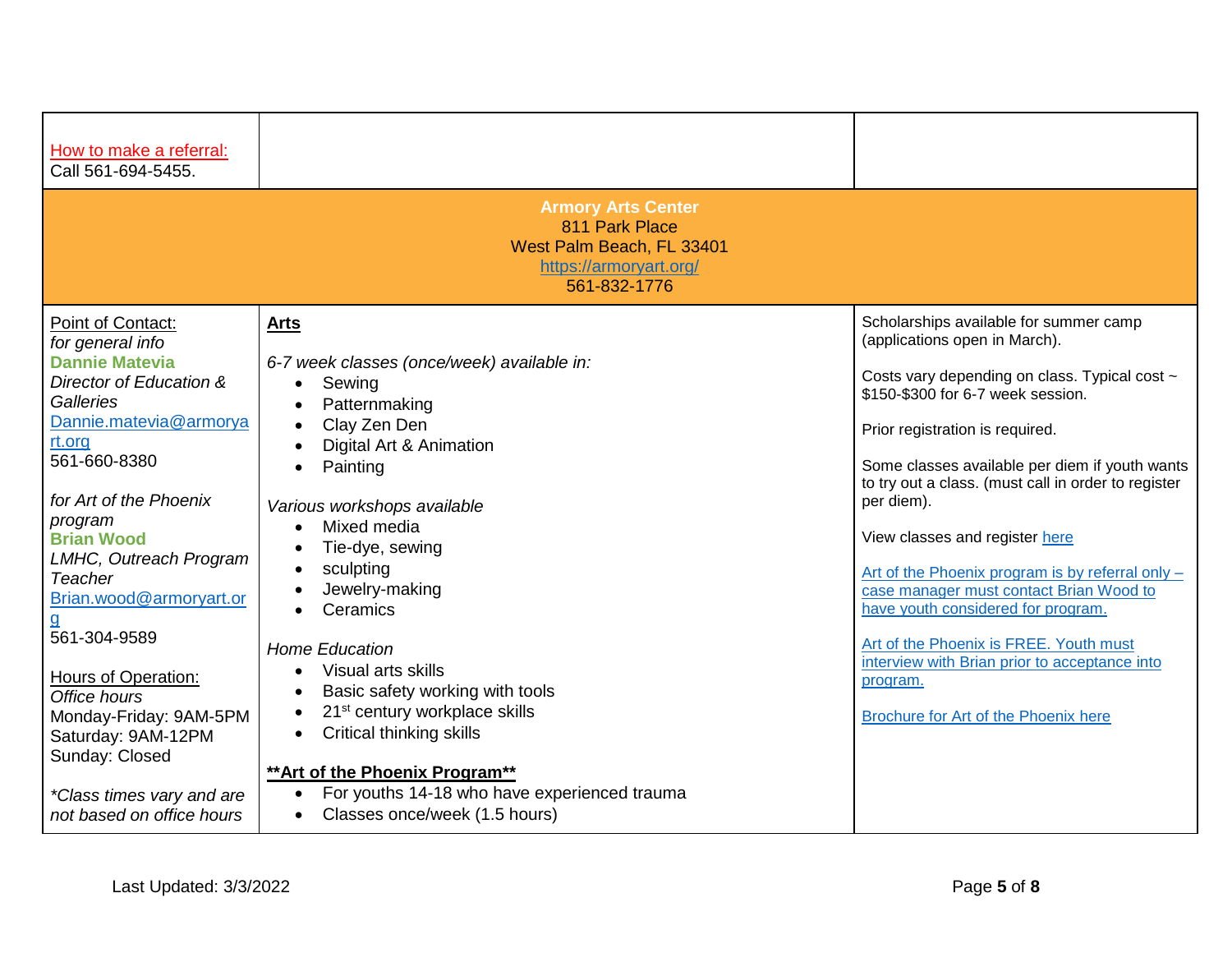| How to make a referral:<br>Depending on program<br>sought, either register<br>online for a full session,<br>call 561-832-1776 to<br>register for a per diem<br>class, or contact Brian<br>Wood for Art of the<br>Phoenix program.      | Combines art & therapy to help youths surrender resentments, deal<br>$\bullet$<br>with anger, build self-esteem, forgive others, and learn self-love.                                                                                                                                                                                                                                                                                                                                                                                   |                                                                                                                                                                            |  |
|----------------------------------------------------------------------------------------------------------------------------------------------------------------------------------------------------------------------------------------|-----------------------------------------------------------------------------------------------------------------------------------------------------------------------------------------------------------------------------------------------------------------------------------------------------------------------------------------------------------------------------------------------------------------------------------------------------------------------------------------------------------------------------------------|----------------------------------------------------------------------------------------------------------------------------------------------------------------------------|--|
| <b>Palm Beach County Youth Services, Youth &amp; Family Counseling Program</b><br>50 S Military Trail, Suite 203<br>West Palm Beach, FL 33415<br>https://discover.pbcgov.org/youthservices/Pages/Counseling_Youth.aspx<br>561-242-5714 |                                                                                                                                                                                                                                                                                                                                                                                                                                                                                                                                         |                                                                                                                                                                            |  |
| Point of Contact:<br>Phone: 561-242-5714<br>Hours of Operation:<br>Monday-Friday: 8AM-5PM<br>How to make a referral:<br>Call or walk in to get<br>connected to services.                                                               | <b>Youth &amp; Family Counseling</b><br>Family therapy<br>$\bullet$<br>Individual therapy (for 18-22 year olds)<br>$\bullet$<br>Group therapy<br>Psycho-educational school-based groups & onsite school-based<br>$\bullet$<br>services<br>Parent education skills (S.T.E.P. - Systematic Training for Effective<br>Parenting)<br>Counseling addresses: bullying, self-esteem, family violence, school<br>$\bullet$<br>problems, behavioral problems, separation/divorce, parent/child<br>relationship, communication and social skills. | Parents, community agencies, or youths aged<br>13 and older can contact Youth Services to<br>begin counseling.<br>Services are free.<br>Services can be offered virtually. |  |
|                                                                                                                                                                                                                                        | <b>Pace Center for Girls, Palm Beach</b><br>1640 S. Congress Avenue<br>Palm Springs, FL 33461<br>https://www.pacecenter.org/locations/palm-beach<br>561-472-1990                                                                                                                                                                                                                                                                                                                                                                        |                                                                                                                                                                            |  |
| Point of Contact:                                                                                                                                                                                                                      | For girls 11-17, who are at least one year behind in school and have 3 or                                                                                                                                                                                                                                                                                                                                                                                                                                                               | A parent or guardian is required to attend the                                                                                                                             |  |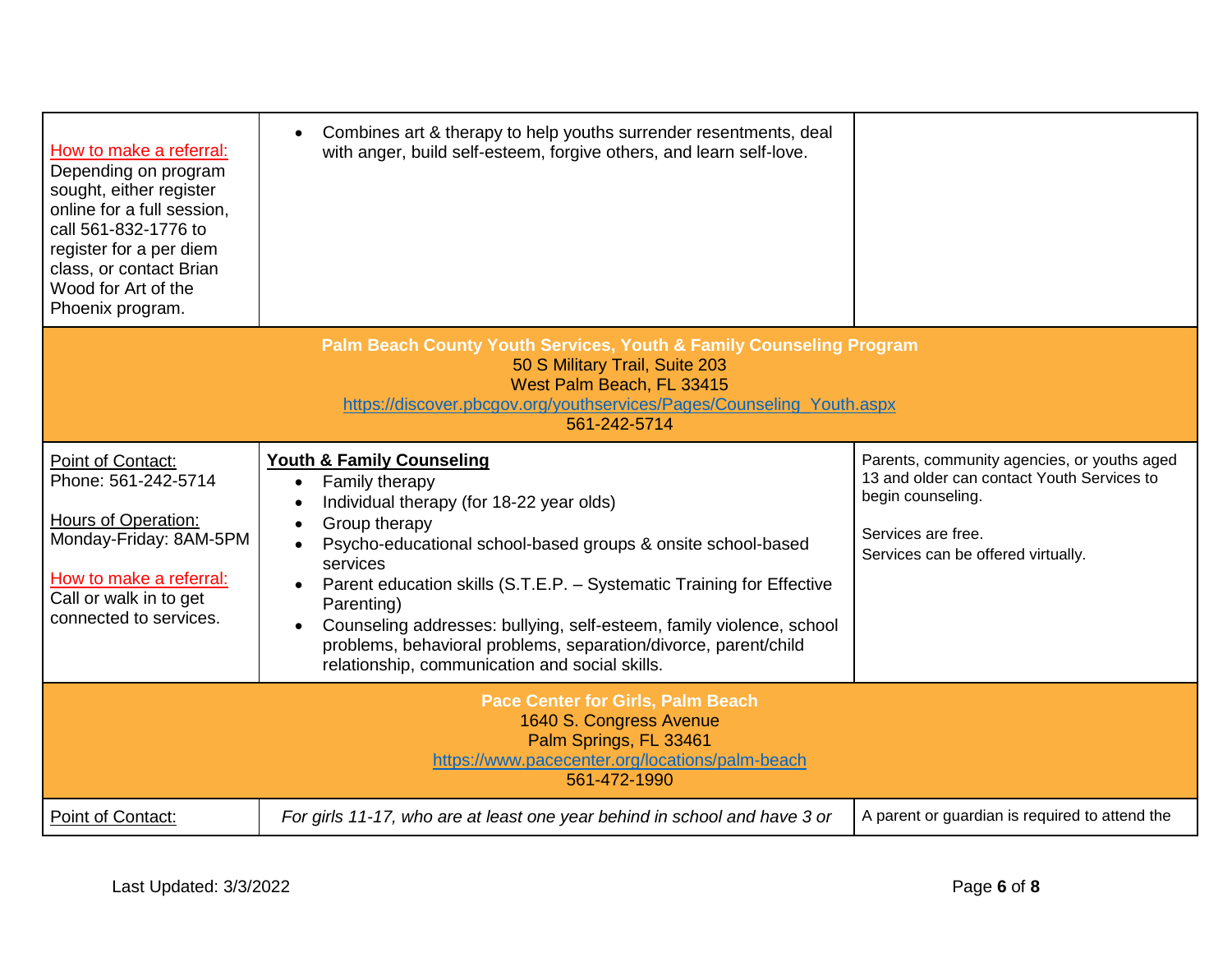| <b>Maria Acevedo</b><br>Intake and Education<br>Director<br>Maria.acevedo@pacecent<br>er.org<br>561-472-1990 ext. 1959<br>Hours of Operation:<br><b>School Hours</b><br>Monday-Friday: 9AM-<br>2:35PM<br><b>Program Hours</b> | more risk factors (family or personal substance use, DV, neglect, abuse, low<br>income, criminal justice involvement, etc.).<br><b>Education/Employment</b><br>Small classes taught by certified teachers<br>$\bullet$<br><b>Reach Counseling Program</b><br>Individual therapy, peer group support, and family therapy<br>$\bullet$<br>Development of healthy coping skills<br>Improve relationships with friends and family<br>$\bullet$<br>Learn communication skills<br>$\bullet$<br>Gender-responsive, trauma-informed, and strengths-based<br>$\bullet$ | intake session with the prospective student to<br>ensure they can provide needed support and<br>are informed of expectations.<br>There is never any cost to participate in<br>educational and counseling programs.<br>Every participant attends both core educational<br>component and counseling component - they<br>cannot do one without the other.<br>Transportation is not provided - however,<br>monthly bus passes are given to students who<br>are in need. Busses are provided to                                                                                                   |
|-------------------------------------------------------------------------------------------------------------------------------------------------------------------------------------------------------------------------------|---------------------------------------------------------------------------------------------------------------------------------------------------------------------------------------------------------------------------------------------------------------------------------------------------------------------------------------------------------------------------------------------------------------------------------------------------------------------------------------------------------------------------------------------------------------|----------------------------------------------------------------------------------------------------------------------------------------------------------------------------------------------------------------------------------------------------------------------------------------------------------------------------------------------------------------------------------------------------------------------------------------------------------------------------------------------------------------------------------------------------------------------------------------------|
| Monday-Friday: 8AM-4PM<br>How to make a referral:<br>Call Maria at 561-472-<br>1990 ext. 1959 with<br>participant's information or<br>request a consultation<br>here.                                                         | counseling<br><b>Advocacy Training</b><br>Successful participants are invited to represent and advocate on<br>behalf of PACE and other young girls who are experiencing<br>hardships.                                                                                                                                                                                                                                                                                                                                                                         | educational field trips and activities.<br>There is no maximum program duration, and<br>whether a student will return to her home<br>school is based on individual need. Pace does<br>expect that all participants will be enrolled for a<br>minimum of 2 years.<br>If a prospective student is actively involved in<br>human trafficking, they will not be accepted to<br>Pace. If a student has an IEP or ESE<br>requirement that Pace is not able to<br>accommodate, they will be referred elsewhere.<br>Otherwise, Pace tries to work with as many<br>girls who are in need as possible. |
| <b>Future Leaders United for Change</b><br>50 S. Military Trail, Suite 203<br>West Palm Beach, FL 33415<br>https://discover.pbcgov.org/youthservices/pages/future-leaders.aspx<br>561-242-5704 or 561-242-5737                |                                                                                                                                                                                                                                                                                                                                                                                                                                                                                                                                                               |                                                                                                                                                                                                                                                                                                                                                                                                                                                                                                                                                                                              |
| Point of Contact:<br><b>Ike Powell</b>                                                                                                                                                                                        | Available to youth 11-22 who were previously homeless, justice-involved,<br>disconnected, minorities, LGBTQ+, etc.                                                                                                                                                                                                                                                                                                                                                                                                                                            | Parental consent is required if participant is<br>younger than 18.                                                                                                                                                                                                                                                                                                                                                                                                                                                                                                                           |